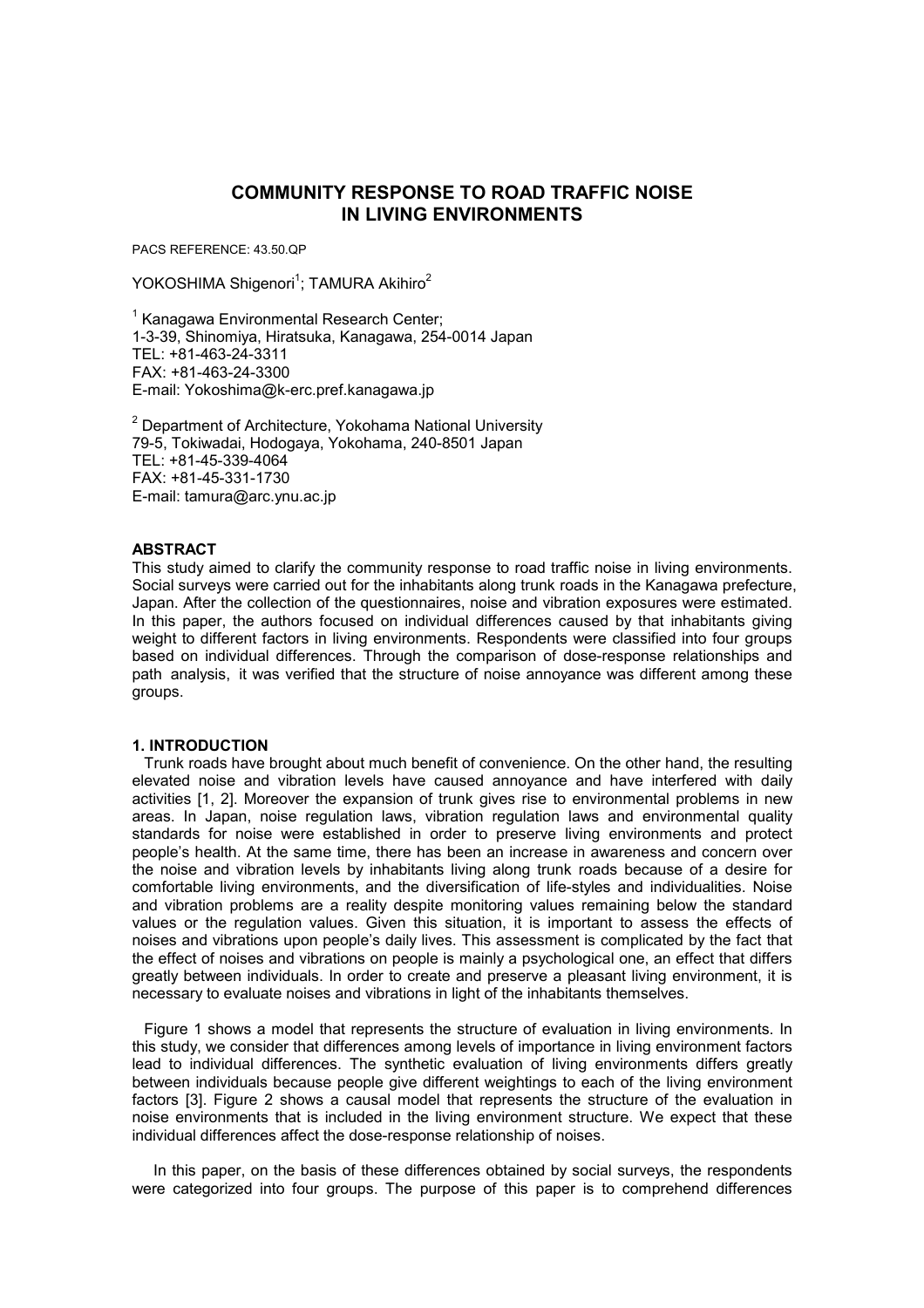among community responses to road traffic noises in each group. Furthermore, path analysis is applied to the community responses in order to clarify factors affecting noise annoyance.



Living Environment Factors

Figure 1. Structure of evaluation in living environments



Figure 2. Structure of evaluation in noise environments

## **2. SOCIAL SURVEY**

In 1999 and 2000, social surveys on community response were carried out in 58 residential areas in the Kanagawa Prefecture, Japan. This area was categorized into two: 43 areas within 40 meters off trunk roads (road areas) which were constantly exposed to road traffic noise, and 15 areas in the vicinity of noise areas (control areas) but free from road traffic noise. The selected houses were all detached houses. Questionnaires were distributed to an inhabitant living in each detached house and collected by mail. The title of our questionnaire was "Social Survey for Living Environments". Table 1 shows the outline of the questionnaire. The questionnaire contained evaluations of present and past living environments, disturbances of daily activities, environmental technical terms and demographic factors. In this paper, noise annoyance was evaluated by Road traffic noise dissatisfaction included in Q1. The category scale of the noise dissatisfaction was a 5-point scale; 1) satisfied, 2) fairly satisfied, 3) neither satisfied nor dissatisfied, 4) fairly dissatisfied, 5) dissatisfied. There were 661 respondents over the two-year period. The recovery rate was 66%. Table 2 shows rates of primary demographic factors and house properties.

### **3. NOISE AND VIBRATION MEASUREMENTS**

In order to estimate the noise and vibration exposures of each house after the collection of the questionnaires, noise and vibration levels were measured at the same points in each of road areas simultaneously.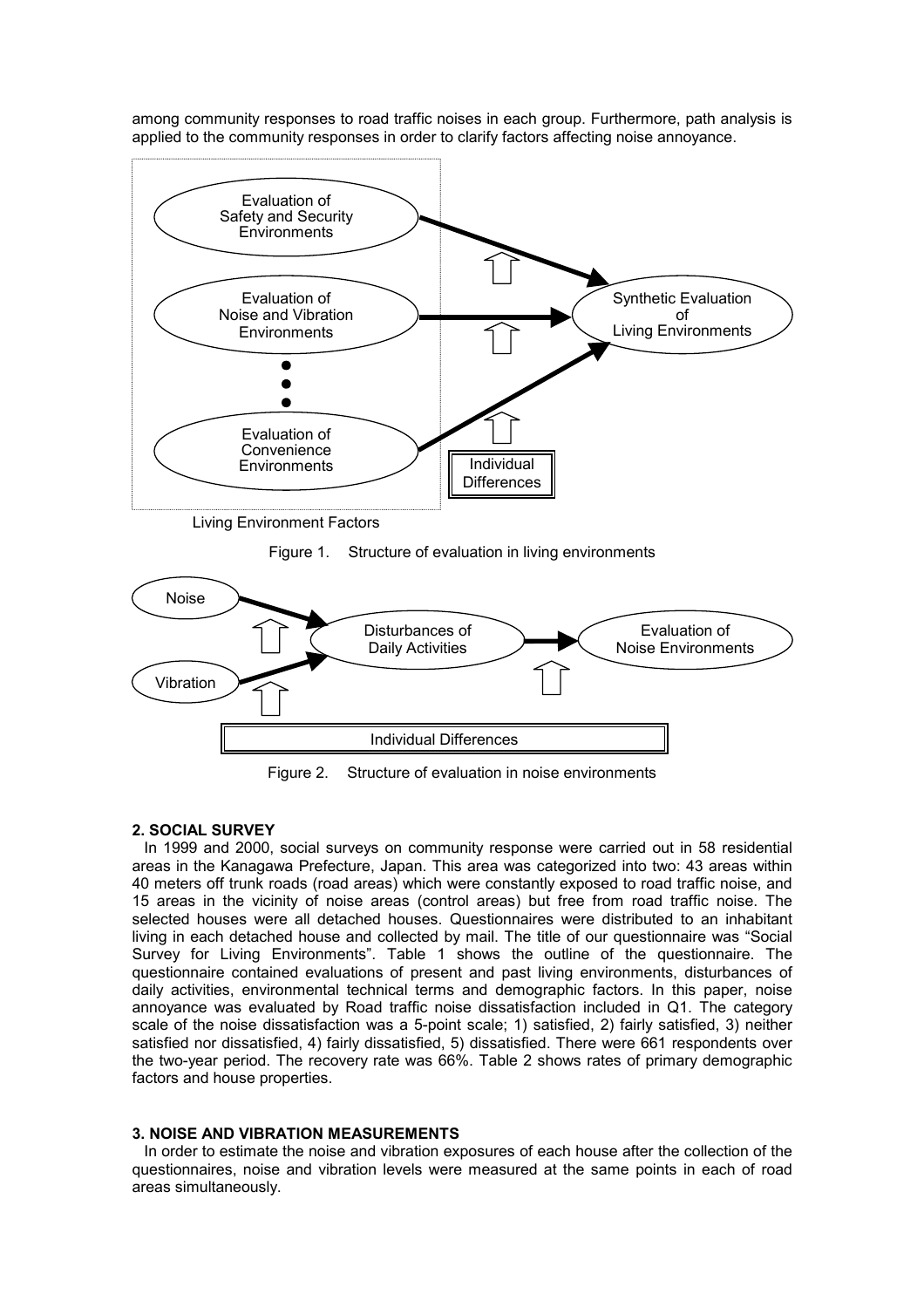Noise levels were measured using a sound level meter with both the A-weighted frequency response and the Fast dynamic response. The L<sub>Aeq,10min</sub> was measured for more than one hour at a reference point located along the shoulder of the road and for 10 minutes at response points simultaneously. *LAeq,24h* was measured simultaneously at a fixed point which was close to the reference point. The noise exposures at each house were calculated from the  $L_{Aea,24h}$  at the reference point and from distance reductions. The *L<sub>Aea,24h</sub>* at the reference point was estimated from the *LAeq,24h* at the fixed point and the *LAeq,10min* at the reference points. The distance reductions were estimated from the *LAeq,10min* at the reference and response points. In this paper *LAeq* represents noise exposures.

Vibration levels were measured at the ground in the vertical direction using a vibration level meter and with the VL-weighted frequency response (JIS C 1510). In Japan, the vibration level is defined as 20log<sub>10</sub> (a/a<sub>0</sub>), where a<sub>0</sub> is equal to 10<sup>-5</sup> m/s<sup>2</sup>. The 10% percentile vibration levels  $(V<sub>10</sub>)$  at 10-minute intervals were measured for more than one hour at the reference point and for 10 minutes at the response points simultaneously. Vibration exposures at each house were calculated from the maximum  $VL_{10}$  at the reference point and from distance reductions. The distance reductions were estimated from the  $VL_{10}$  values at the reference and response points. In this paper,  $VL_{10}$  represents vibration exposures.

| Q <sub>1</sub> | Satisfaction of Living Environments          | 30 items | single answer (5-point scale) |
|----------------|----------------------------------------------|----------|-------------------------------|
| Q2             | Importance of Living Environments            | 30 items | multiple answer               |
| Q3             | Much Importance of Living Environments       | 30 items | limited answer (5 items)      |
| Q4             | Synthetic Evaluations of Living Environments | 4 items  | single answer (5-point scale) |
| Q <sub>5</sub> | Wishes for Life                              | 10 items | multiple answer               |
| Q <sub>6</sub> | Disturbances of Daily activities             | 15 items | multiple answer               |
| Q7             | <b>Past Living Environments</b>              | 9 items  | single answer (3-point scale) |
| Q8             | Knowledge of Environmental Terms             | 6 items  | single answer (3-point scale) |
| Q <sub>9</sub> | Demographic Factors                          | 10 items |                               |
| Q10            | Free Opinions                                |          |                               |

Table 2 Demographic factors and house attitudes

| Gender                   | Female (55%), Male (45%)                        |  |  |  |  |
|--------------------------|-------------------------------------------------|--|--|--|--|
| Age                      | Fifties (28%), Sixties (26%)                    |  |  |  |  |
| Occupation               | Employment income earner (30%), Housewife (27%) |  |  |  |  |
| Number of family members | Two persons (27%), Four persons (25%)           |  |  |  |  |
| Structure of house       | Wooden house (85%), Steel framed house (11%)    |  |  |  |  |
| House age                | 10-19 years (34%), 20-29 years (27%)            |  |  |  |  |

### **4. RESULTS**

#### 4.1 Community Responses to Living Environments

Table 3 shows the percentage of dissatisfied respondents for the living environment factors involved in Q1. A total of 28 items were common questions used in the surveys for both years. In road areas, Road traffic noise and Road traffic vibration rank 1st and 2nd, respectively; the rates of % dissatisfied in Road traffic noise and Road traffic vibration are above 50%. In control areas, the rates of % dissatisfied in the living environment factors involved in Road traffic noise and Road traffic vibration are below 20%. These results indicate that road traffic noises and vibrations have annoyed inhabitants along trunk roads.

Table 3 also shows each average of importance scores in the living environment factors. The average of the importance scores is defined here as the rate of the sum of people who responded to "important" in Q2 and "very important" in Q3. In road areas, the averages of importance scores in Medical care facilities and Clean air are above the 1-point mark. Road traffic noise and Road traffic vibration rank 4th and 8th, respectively. In control areas, the averages of Road traffic noise and Road traffic vibration rank 14th and 23rd, respectively. Thus, inhabitants along trunk roads have weighted highly the importance of road environment factors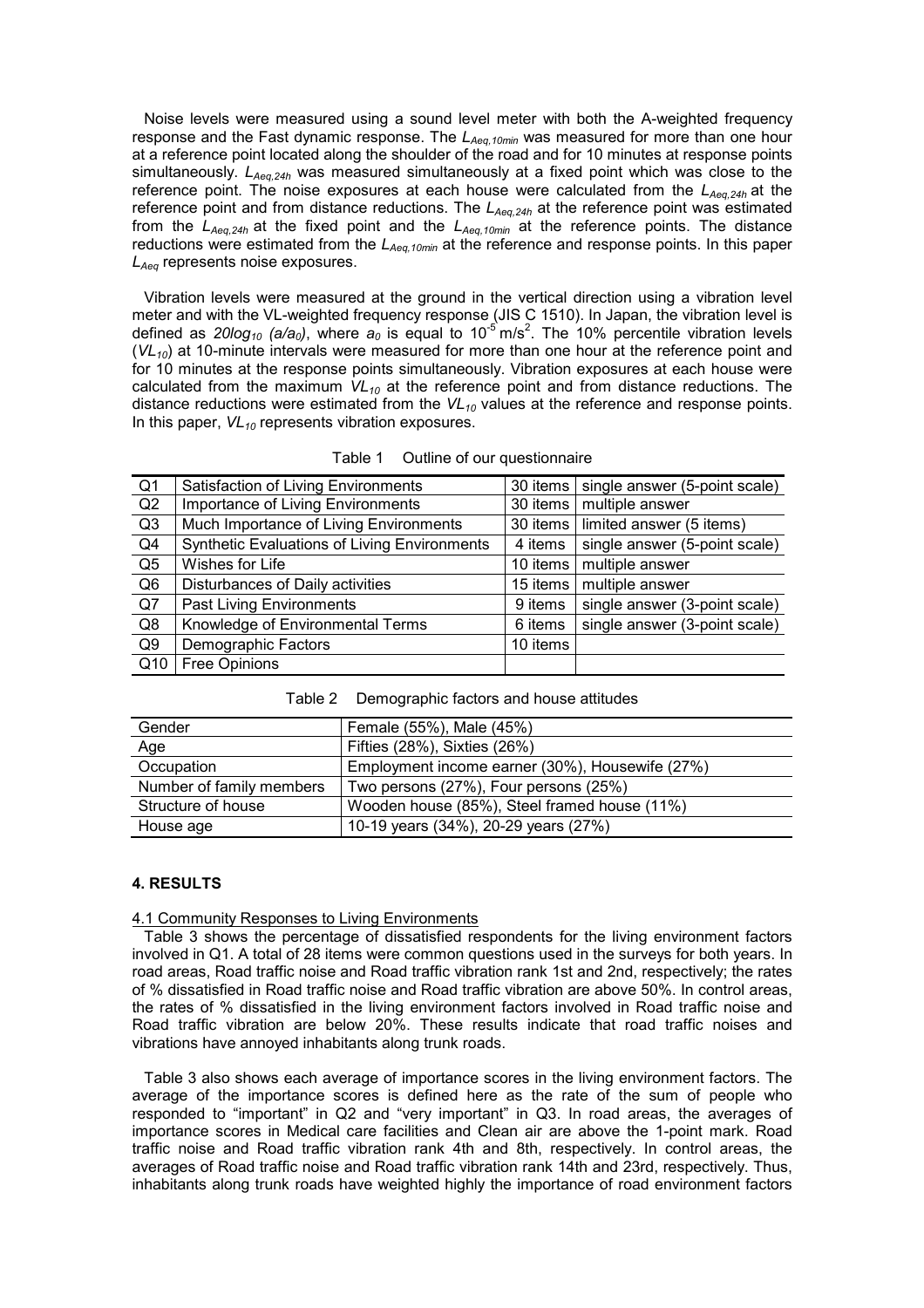such as air pollutions, noises and vibrations. From these results, data obtained by people in road areas are analyzed.

| <b>Living Environment Factors</b> | % dissatisfied |               | Importance scores |               |
|-----------------------------------|----------------|---------------|-------------------|---------------|
|                                   | Road areas     | Control areas | Road areas        | Control areas |
| 1. Familiarity with waterside     | 18%            | 19%           | 0.37              | 0.40          |
| 2. Contact with green             | 8%             | 4%            | 0.71              | 0.87          |
| 3. Convenience of transportation  | 9%             | 9%            | 0.82              | 1.11          |
| 4. Convenience of shopping        | 6%             | 4%            | 0.62              | 0.85          |
| 5. Parks and open spaces          | 14%            | 6%            | 0.50              | 0.40          |
| 6. Public facilities              | 17%            | 13%           | 0.49              | 0.47          |
| 7. Medical care facilities        | 11%            | 11%           | 1.04              | 1.19          |
| 8. Road traffic vibration         | 51%            | 12%           | 0.65              | 0.34          |
| 9. Construction vibration         | 32%            | 8%            | 0.26              | 0.17          |
| 10. Road traffic noise            | 60%            | 12%           | 0.87              | 0.53          |
| 11. Aircraft noise                | 16%            | 13%           | 0.30              | 0.37          |
| 12. Construction noise            | 23%            | 6%            | 0.23              | 0.13          |
| 13. Accumulation of garbage       | 4%             | 2%            | 0.58              | 0.74          |
| 14. Surrounding cleanliness       | 7%             | 2%            | 0.55              | 0.55          |
| 15. Tap water                     | 8%             | 6%            | 0.66              | 0.80          |
| 16. Indoor sunlight               | 8%             | 7%            | 0.63              | 0.78          |
| 17. Indoor ventilation            | 6%             | 5%            | 0.34              | 0.39          |
| 18. Size of dwelling              | 6%             | 6%            | 0.20              | 0.23          |
| 19. Layout of dwelling            | 8%             | 5%            | 0.15              | 0.15          |
| 20. Surroundings in stroll        | 8%             | 5%            | 0.36              | 0.36          |
| 21. Comfortableness in town       | 11%            | 7%            | 0.40              | 0.43          |
| 22. Surrounding landscape         | 14%            | 7%            | 0.24              | 0.27          |
| 23. Clean air                     | 33%            | 9%            | 1.04              | 0.99          |
| 24. Smell of air                  | 27%            | 10%           | 0.50              | 0.54          |
| 25. Neighborly companionship      | 6%             | 2%            | 0.38              | 0.46          |
| 26. Surrounding disaster measures | 7%             | 5%            | 0.59              | 0.77          |
| 27. Surrounding public morals     | 6%             | 4%            | 0.60              | 0.72          |
| 28. Surrounding road safety       | 21%            | 10%           | 0.88              | 0.86          |

Table 3 Rates of dissatisfaction and importance scores in living environment factors

### 4.2 Grouping Based on Individual Differences

Using the importance scores obtained form Q2 and Q3, the respondents were grouped. To start with, factor analysis was applied to the importance scores. This revealed the following eight factors: (1) amenity, (2) noise and vibration, (3) convenience, (4) dwelling, (5) health, (6) safety, (7) air quality, and (8) road traffic noise and vibration. The cluster method was then applied to the factor analysis scores for individuals to categorize people into four groups. Finally, discussing the averages of factor analysis scores, we named the groups the following: convenience environments (Group1), safety environments (Group2), noise and vibration environments (Group3,), and dwelling environments (Group4), separately. The number of people in each group is 193(Group1), 271(Group2), 96(Group3), and 101(Group4). No significant relationships between the demographic factors and the groups were here observed.

### 4.3 Comparison of Dose-response Relationships

Figure 3 shows the relationships between noise exposures and disturbances of daily activities sorted by groups. The disturbances of daily activities are defined here as the sum of responses to the following disturbances; rattle due to passing automobiles, interference with listening to the telephone or TV, hard to open windows, and being woken up at night or in the morning. These were included in Q6. This figure shows that the disturbances of daily activities simply rise as  $L_{Aea}$ increases. There is no significant difference in the disturbances of daily activities among Group1, Group2, and Group4 in every range. However, the disturbances of daily activities in Group3 are significantly higher than those in other groups in the –55dB range.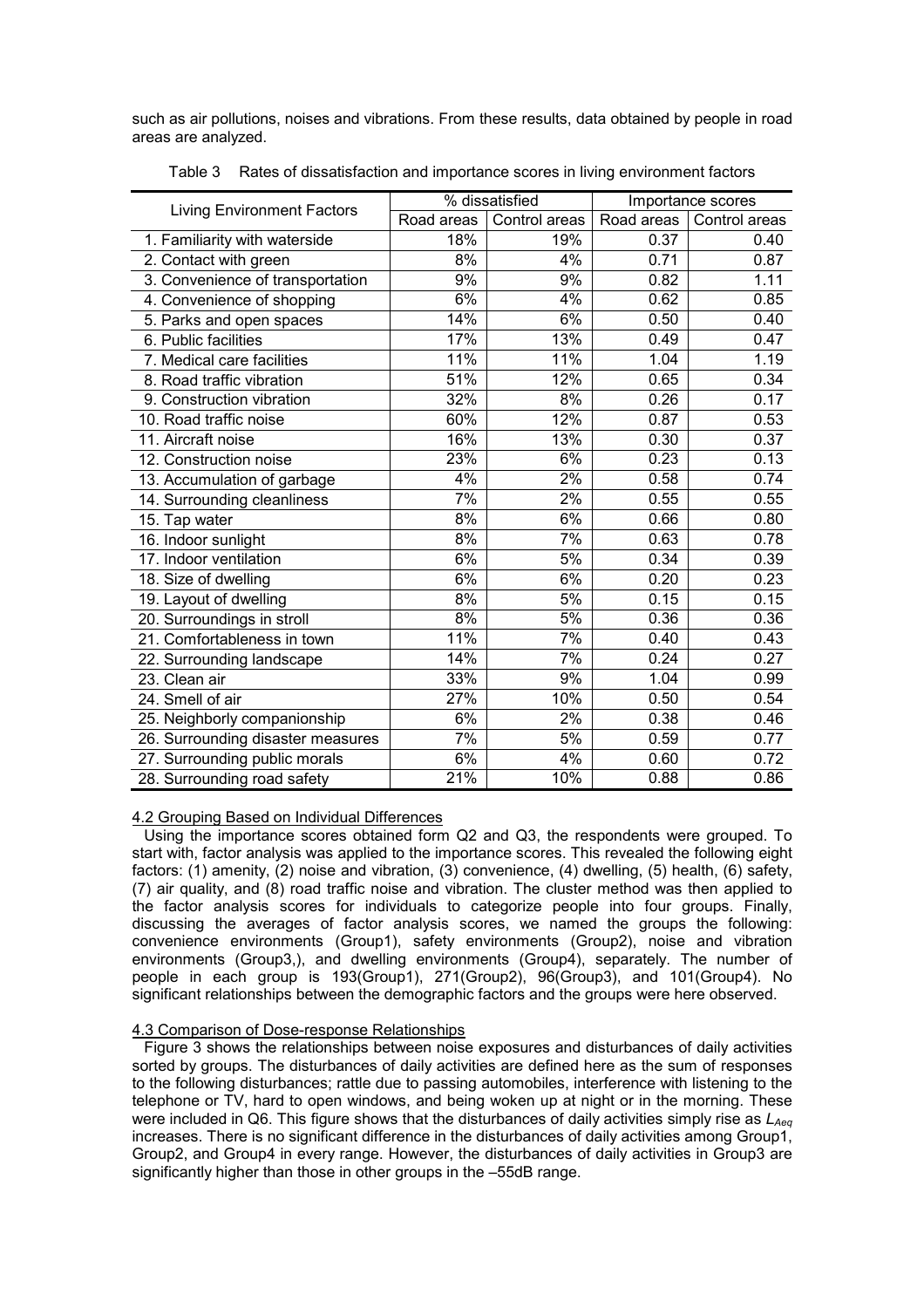

Figure 3. Relationships between LAeq and Disturbances of daily activities

Figure 4 shows the relationships between noise exposures and rates of dissatisfaction. A similar trend is observed in Figure 4 as in Figure 3. For example, Group3 indicates significantly higher rates than Group1 in the -55 dB range and than both Group2 and Goup4 in the 56-60dB range separately. These results make it clear that people in Group3 have harsher responses to road traffic noises than those in other groups, especially at low levels.



### 4.4. Path Analysis

Figure 4. Relationships between LAeq and road traffic noise dissatisfaction and noise annoyance, has been widely used in social studies. A causal model contains multiple stratum relationships between exogenous variables, endogenous variables, and dependent variables. The model can estimate not only the direct effects of exogenous variables but also the indirect effects of exogenous variables via endogenous variables.